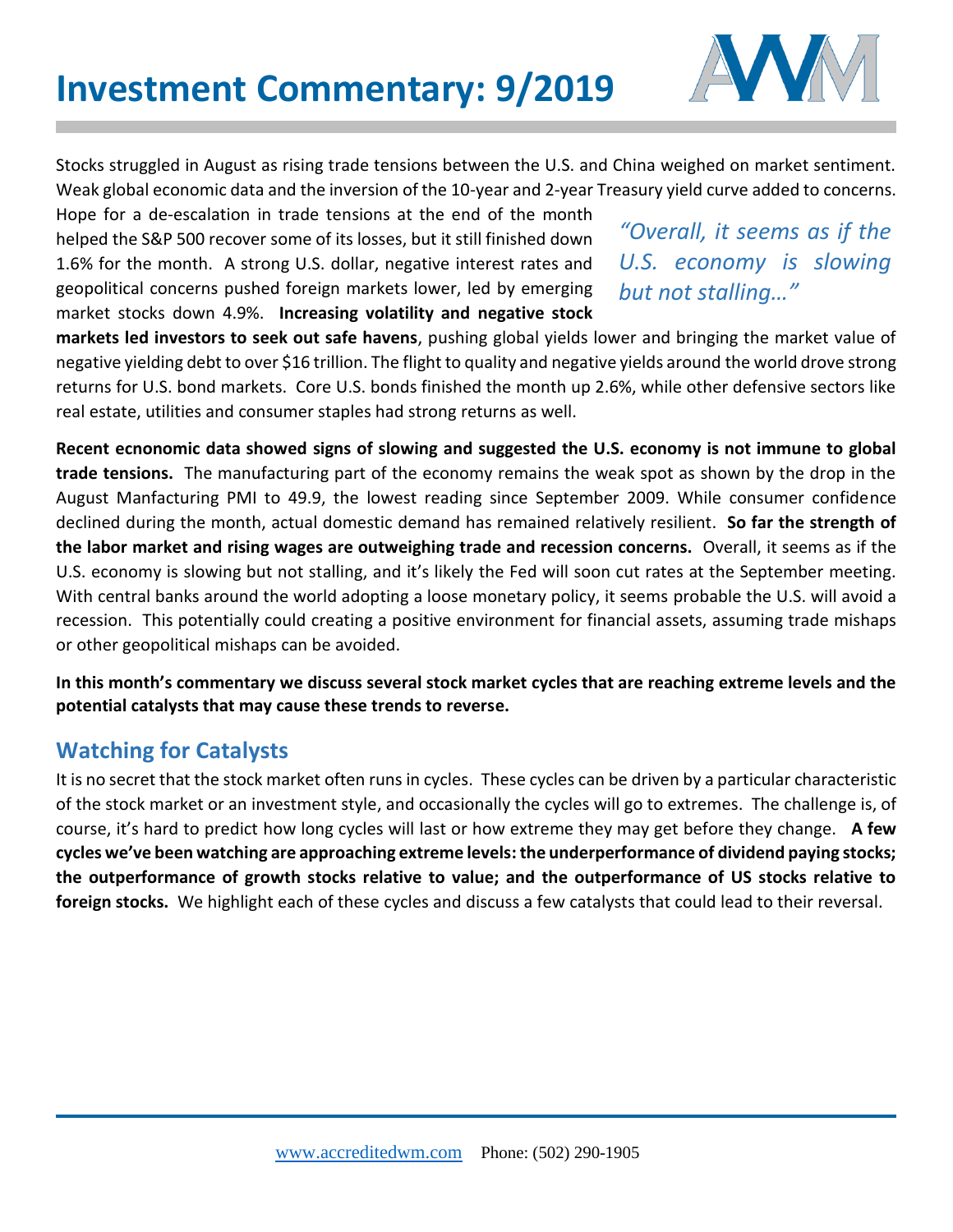

**Dividend paying stocks**: the chart (right) shows the valuation gap between high and low dividend stocks recently reached the widest level it has been in the last 40 years. In addition to low expectations for future dividend growth, this discount reflects a generally wide valuation dispersion across the US equity market, and investor preference for expensive growth stocks.

The valuation gap between high and low dividend yield stocks is nearly the widest ever



Source: Compustat, Goldman Sachs Global Investment Research

**Growth vs. value:** the chart below illustrates the vast outperformance of growth stocks relative to value stocks since the financial crisis of 2008. It also highlights how the US stock market in the past twenty years has been dominated by three distinct cycles which culminated in market peaks. At the 2000 peak, it was growth stocks that drove the market to outrageous values. At the 2007 peak, it was value stocks. It's starting to look like we may be forming another peak in growth stocks.